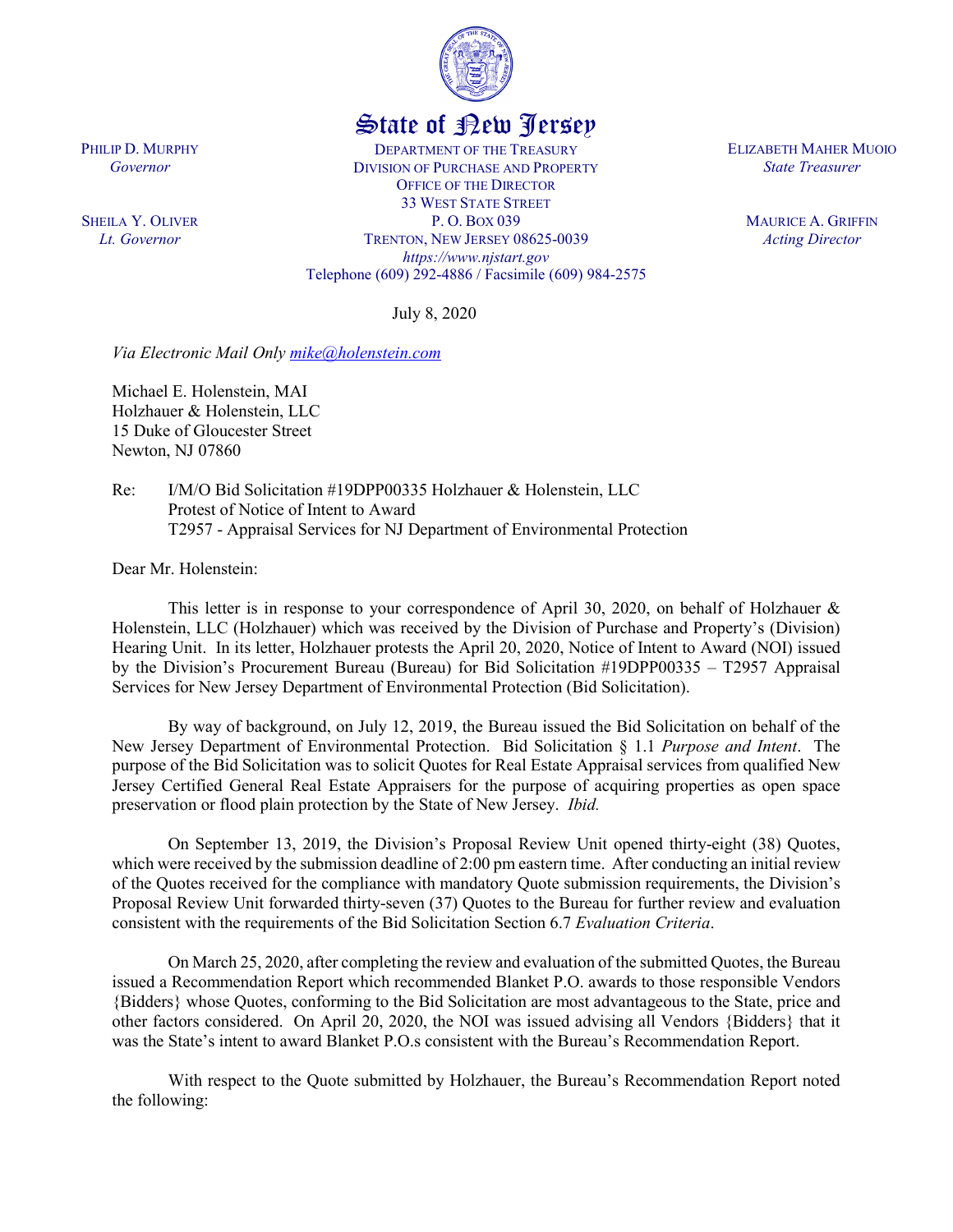## **Holzauer**

l

The Quote submitted by Holzauer was determined by the Bureau to be non-responsive to the mandatory material requirements of the Bid Solicitation, as it failed to provide the required pricing for Price Line 2 in the Northern Region, Price Line 4 in the Central Region, and Price Line 6 in the Southern Region as required by Section 4.4.5.2, State Supplied Price Sheet Instructions. Section 4.4.5.2 states, "The Vendor {Bidder} must provide a Firm-Fixed all-inclusive hourly rate for both price lines of a Region in order to be eligible for award of that Region. The Vendor (Bidder) must be willing and able to service the entire Region that is bid. Quotes submitted for less than an entire Region will be rejected and deemed as non-responsive for the respective Region. The Vendor {Bidder} is able to submit a Quote for a single Region, or any combination of Regions."

Subsequently, the Bureau found Holzauer to be non-responsive to the mandatory material requirements of the Bid Solicitation and its Quote was not further evaluated.

On April 30, 2020, Holzhauer sent a protest letter to the Division challenging the Bureau's April 20, 2020 NOI and the determination that its submitted Quote was non-responsive.

In consideration of Holzhauer's protest, I have reviewed the record of this procurement, including the Bid Solicitation, Holzhauer's Quote and protest, the relevant statutes, regulations, and case law. This review of the record has provided me with the information necessary to determine the facts of this matter and to render an informed Final Agency Decision on the merits of the protest. I set forth herein the Division's Final Agency Decision.

The Division's administrative regulations that govern the advertised procurement process establish certain requirements that must be met in order for a Quote to be accepted. Those regulations provide in relevant part that:

- (a) In order to be eligible for consideration for award of contract, the bidder's proposal  $\frac{\text{shall}}{\text{!}}$  conform to the following requirements or be subject to designation as a non-responsive proposal for noncompliance:
	- . . .

6. Include all RFP-required pricing information.

[*N.J.A.C.* 17:12-2.2(a), emphasis added.]

Among those attachments required to be submitted with the Quote is the State-Supplied Price Sheet discussed in Bid Solicitation Section 4.4.5 *State-Supplied Price Sheet*.

To assist Vendors {Bidders} in completing the State-Supplied Price Sheet, the Bid Solicitation advised in part:

> The Vendor {Bidder} must submit its pricing using the State-Supplied Price Sheet accompanying this Bid Solicitation and located on the "Attachments" Tab.

> The Vendor {Bidder} must provide a Firm-Fixed all-inclusive hourly rate for both price lines of a Region in order to be eligible for award of that Region. The Vendor {Bidder} must be willing and able to service the entire Region that is bid. Quotes submitted for less than an entire Region will be rejected and deemed as non-responsive for the respective Region.

<span id="page-1-0"></span><sup>1</sup> "Shall – Denotes that which is a mandatory requirement." Bid Solicitation § 2.2 *General Definitions*.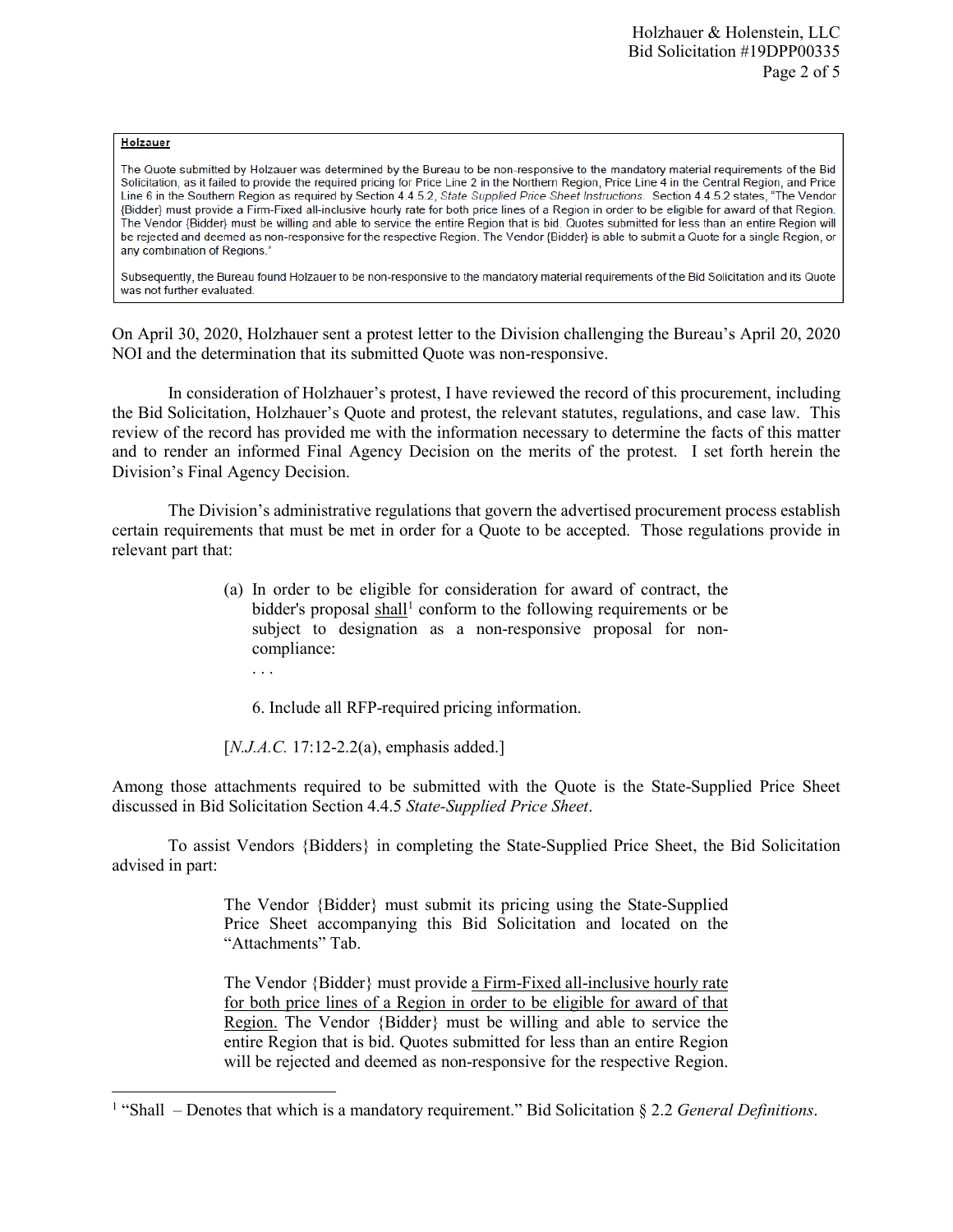The Vendor {Bidder} is able to submit a Quote for a single Region, or any combination of Regions.

In the event that a Vendor {Bidder} using *NJSTART* to submit a Quote uploads a State-Supplied Price Sheet and completes the "Items" Tab in *NJSTART* (instead of entering a Unit Cost of \$1.00 as instructed), the State-Supplied Price Sheet will govern.

[Bid Solicitation § 4.4.5.2 *State-Supplied Price Sheet Instructions,* emphasis added.]

The review of Holzhauer's submitted Quote reveals that the submitted Price Sheet did not include pricing for Price Lines 2, 4 or 6 which were required for a Quote submitted for the North, Central and Southern Regions. As indicated above, Bid Solicitation § 4.4.5.2 *State-Supplied Price Sheet Instructions* required that the Vendor {Bidder} submit "a Firm-Fixed all-inclusive hourly rate for both price lines of a Region in order to be eligible for award of that Region." Emphasis added. Because Holzhauer did not provide a Firm-Fixed all-inclusive hourly rate for both price lines of a Region as required, the Bureau deemed Holzhauer's Quote as non-responsive. Recommendation Report, pg. 4.

In its protest letter Holzhauer states that it did not submit a Firm Fixed Unit Price for Price Lines 2, 4 or 6 "Legal Services Hourly Rate", alleging in part as follows:

> To the best of my knowledge, there is no definition supplied within the RFP for the term "legal services"…the term "legal services" applies to services provided by an attorney. You may verify this by simply Googling "legal services" and reviewing the common definitions.

[Holzhauer's April 30, 2020 protest letter.]

First, with respect to Holzhauer's allegation that "there is no definition supplied within the RFP for the term "legal services," a review of the subject Bid Solicitation reveals that "Testimony and Litigation Support" is described as follows:

> The Vendor {Contractor} shall ensure that its personnel are available to answer questions from the Using Agency and to testify at depositions and/or administrative hearings regarding other Appraisal services work. The Using Agency shall notify the Vendor {Contractor} via email of all requests to schedule consultation, preparation, testimony and litigation support and the Vendor {Contractor} must confirm via e-mail, within 48 hours, that its personnel are available to appear. In such instance, the Vendor {Contractor} awarded the all-inclusive hourly rate shall be paid with no more than three (3) hours billed by the Vendor {Contractor} for preparation relating to scheduled testimony before a deposition or administrative hearing unless otherwise approved by the Using Agency.

> The Vendor's {Contractor's} personnel shall be required to cooperate with the Attorney General's office in responding to discovery requests and preparing for testimony. In preparation for the depositions, the Vendor {Contractor} may charge up to three (3) hours. If preparation is beyond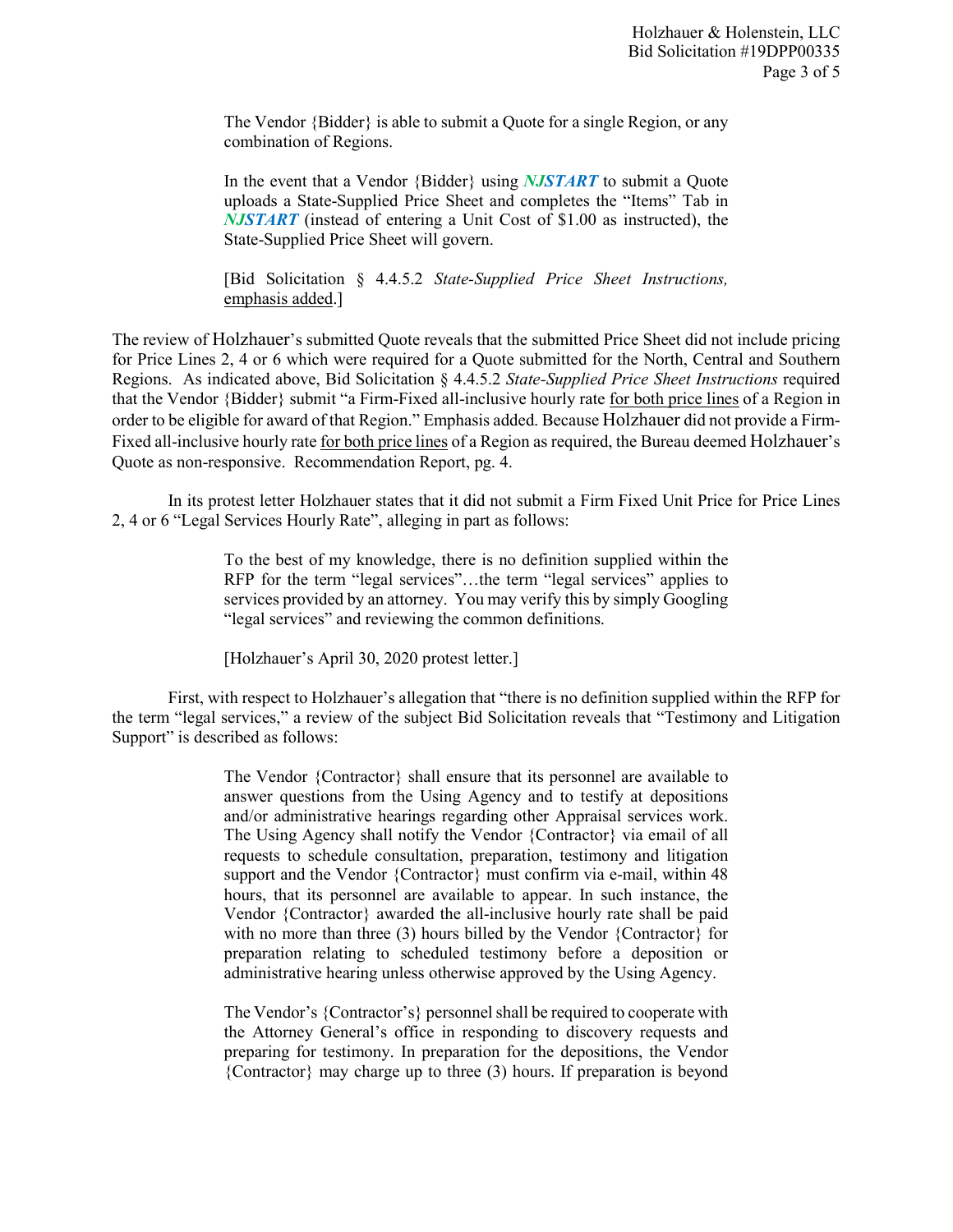three (3) hours, this time must be justified by Vendor {Contractor}, and approved in advance by the respective Using Agency.

If the Vendor {Contractor} is not advised prior to the day of the deposition or administrative hearing at which Vendor {Contractor} personnel has been scheduled to appear that the event has been cancelled, and the Vendor {Contractor} personnel travels to such event, or the Vendor {Contractor} personnel travels to a deposition or administrative hearing at which the Vendor{Contractor} personnel has been scheduled to appear but where testimony is not required, the Vendor {Contractor} may bill the Using Agency the awarded all-inclusive hourly rate for only the first hour of the Vendor {Contractor} personnel's testimony. There are no pre-payments for testimony or depositions.

[Bid Solicitation Section 3.6 *Testimony and Litigation Support*.]

However, there is no similar description or definition for the term "Legal Services". In fact, the only places the term "Legal Services" is used is on the State-Supplied Price Sheet and in Bid Solicitation Section 6.7.1 *Vendor's {Bidder's} State-Supplied Price Sheet* which stated:

> For evaluation purposes, Vendors {Bidders} will be ranked from lowest to highest according to the hourly rate supplied on the Appraisal Services line in each Region on the State-Supplied Price Sheet accompanying this Bid Solicitation. Although the Legal Services hourly rate will not be part of the ranking, it will be evaluated for reasonableness.

While the Bureau may have intended that the terms "Testimony and Litigation Support" and "Legal Services" be used interchangeably, the terms were not defined as such. The Bureau's failure to define "Legal Services" in the Bid Solicitation and/or State-Supplied Price Sheet, and in an absence of any explanation in the Bid Solicitation documents that "Legal Services" and "Testimony and Litigation Support" are the same for the purposes of this Bid Solicitation, created an ambiguity in the procurement. This ambiguity lead to confusion among the Vendors {Bidders} and resulted in eleven (11) out of thirty eight (38) Vendors {Bidders} being found non-responsive to the mandatory material requirements of the Bid Solicitation, because they failed to provide required pricing for "Legal Services Hourly Rate". See Recommendation Report, pgs. 3-6.

The New Jersey Courts have long recognized that the purpose of the public bidding process is to "secure for the public the benefits of unfettered competition." *Meadowbrook Carting Co. v. Borough of Island Heights*, 138 *N.J.* 307, 313 (1994). To that end, the "public bidding statutes exist for the benefit of the taxpayers, not bidders, and should be construed with sole reference to the public good." *Borough of Princeton v. Board of Chosen Freeholders*, 169 *N.J.* 135, 159-60 (1997). The objective of New Jersey's statutory procurement scheme is "to guard against favoritism, improvidence, extravagance and corruption; their aim is to secure for the public the benefits of unfettered competition." *Barrick v. State of New Jersey*, 218 *N.J.* 247, 258. (2014); *citing*, Keyes Martin & Co. v. Dir. of Div. of Purchase and Prop., 99 *N.J.* 244, 256 (1985). Consistent with this purpose, the New Jersey procurement law provides that "any or all bids may be rejected when the State Treasurer or the Director of the Division of Purchase and Property determines that it is in the public interest so to do." *Ibid.* Here, after reviewing this record of this procurement, because of the ambiguity between the Bid Solicitation and the State supplied price sheet I have determined that it is in the public's interest to reject all Quotes submitted and cancel the subject Bid Solicitation.